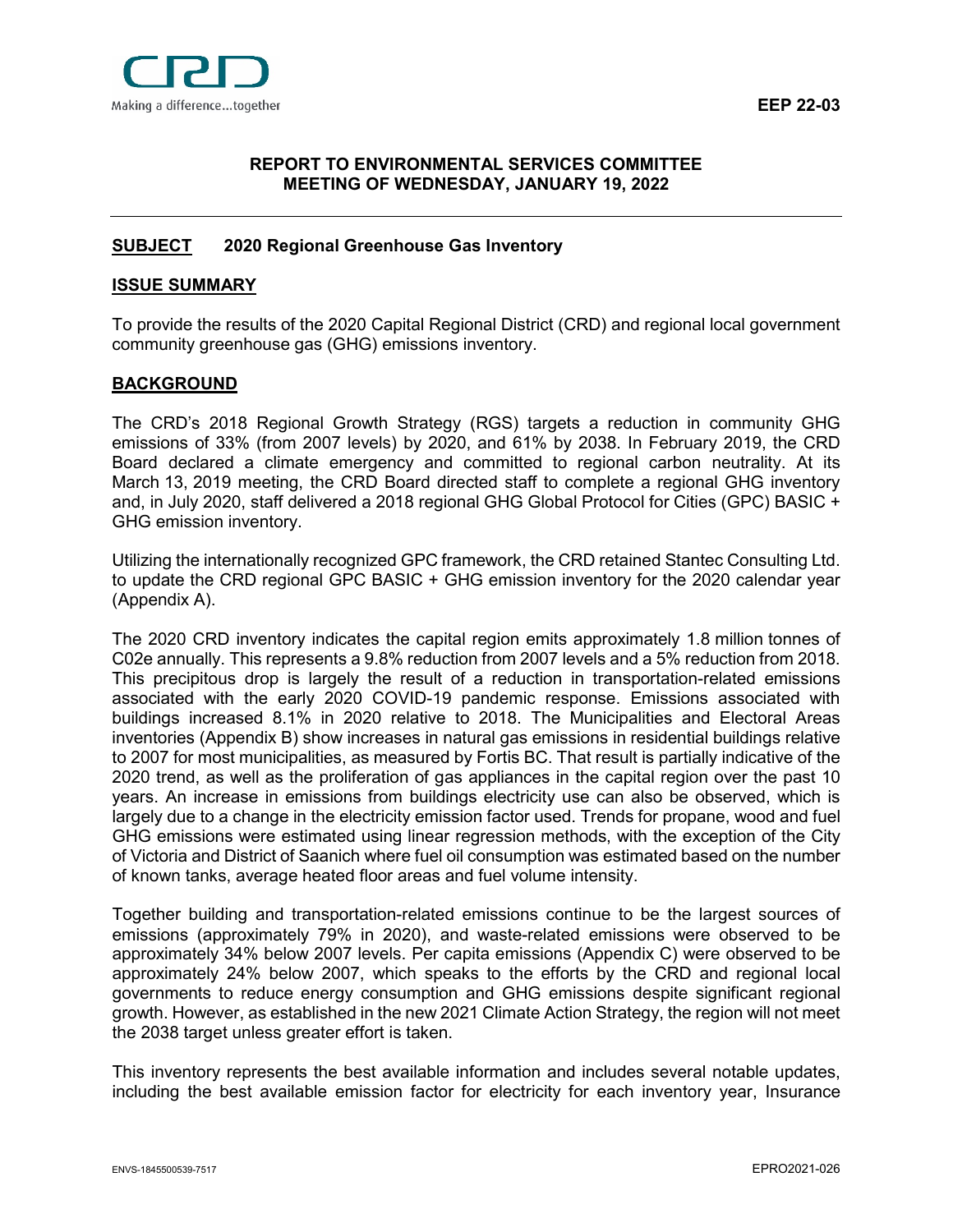Corporation of BC vehicle counts, and the separation of sequestration and land use change values. Due to limitations in how to quantify GHG emissions from sequestration and land use change, these values have been excluded from the calculation of total emissions. Values for these items are disclosed for information only in the CRD and regional local government community GHG emissions inventory reports. Understanding the sequestration potential of the region's natural assets will become increasingly important as emissions drop toward the RGS goal of a 61% reduction by 2038. Staff continue to pursue better data for estimating the sequestration rates of the region's natural assets and land use changes occurring in the region. See Figure 1 for the emission trend since 2007 and the approximate trajectory of emissions reductions to 2038 established in the 2021 Climate Action Strategy.



*Figure 1: Capital Region Greenhouse Gas Global Protocol for Cities Basic + Emissions and 2038 Regional Growth Strategy Goal*

# <span id="page-1-0"></span>**[CONCLUSION](#page-1-0)**

The CRD completed a greenhouse gas emission inventory and report for the 2020 calendar year. Results indicate an approximate 9.8% decrease in regional emissions from 2007 to 2020, and a 5% reduction from 2018, largely associated with the early 2020 COVID-19 pandemic response. The analyses also indicated that on-road transportation and the built environment are the main sources of regional emissions, together accounting for approximately 79% of all emissions in 2020.

## **RECOMMENDATION**

The Environmental Services Committee recommends to the Capital Regional District Board: That the 2020 Regional Greenhouse Gas Inventory report be received for information.